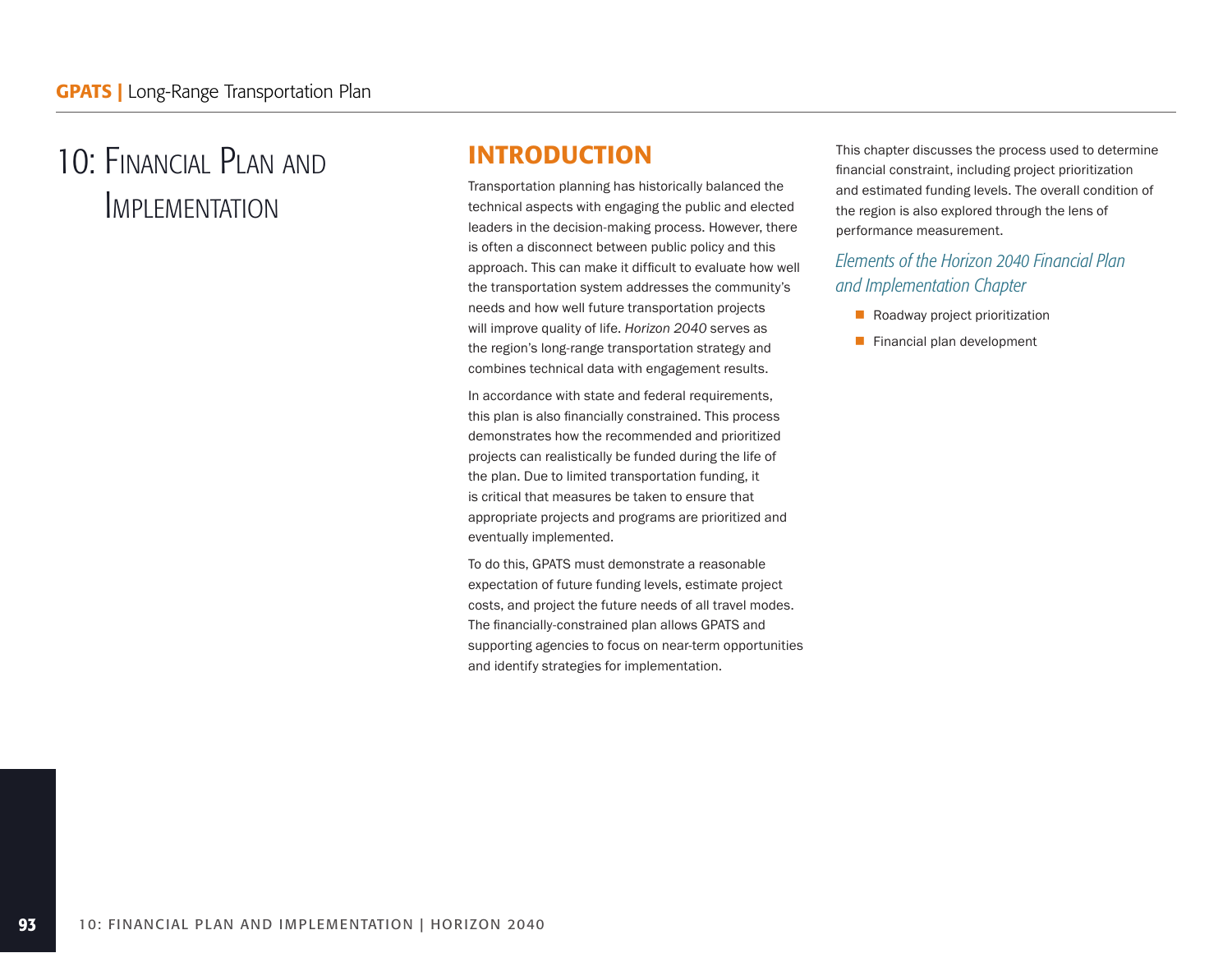

# ROADWAY PROJECT PRIORITIZATION

Chapter 4 of *Horizon 2040* introduced the plan's proposed roadway recommendations, along with the prioritization method. Using a combination of qualitative and quantitative metrics, the planning team assessed the relative performance of each corridor and intersection project. It should be noted that the prioritized projects shown in Chapter 4 are not financially constrained. Projects are initially grouped into near-, mid-, and long-term improvements regardless of available funding. The prioritization process allows for flexibility in the order projects are implemented, rather than proceeding in strict rank order so GPATS can most efficiently use their alloted funding.

Finally, although bicycle, pedestrian, and transit projects were independently prioritized, GPATS will attempt to implement these improvements concurrently with roadway enhancements where these projects align. This approach is most cost-effective and minimizes construction impacts to the surrounding network.

The tables on the following pages display, in rank order, the near-, mid-, and long-term corridor and intersection projects that were prioritized. The scoring process is described at right.

### Project Scoring

Each project was scored based on an SCDOT-driven process, which is standardized across the state. A project receives an individual score based on its performance in each category, listed below, and is scored on a scale of 1 (worst) to 10 (best). Project types are ranked using the same criteria but each category is weighted differently, giving each project a separate "weighted score" by which it's ranked. For more information on the prioritization process, see Appendix D (see http://www.gpats.org/plans/ horizon2040).

- **E** Environmental Impacts: based on an assessment of potential impacts to natural, social, and cultural resources.
- **Truck Traffic:** based on current truck percentages.
- **Economic Development:** determined using the Transportation, Distribution, and Logistics (TDL) tool developed by Clemson University, which assesses the economic development impact of transportation infrastructure projects.
- **Located on a priority network:** based on a project's location in relation to defined priority networks.
- **Consistency with Local Land Use Plans:** confirmed during the STIP process.
- **Traffic Volume and Congestion:** based on current and future traffic volumes and the associated level-of-service condition.
- **Alternative Transportation Solutions:** confirmed during the NEPA process.
- **Public Safety:** based on an accident rate that is calculated by the total number of crashes within a given road segment, divided by the traffic volume, and multiplied by the number of years.
- Geometric Alignment Status: based on an assessment of the intersection's functionality and operational characteristics.
- **Financial Viability:** based on estimated project cost in comparison to the six-year STIP budget. Additional consideration will be given to projects supplemented with local project funding and/or other federal and state funding,
- **Pavement Quality Index (PQI):** based on pavement condition assessments.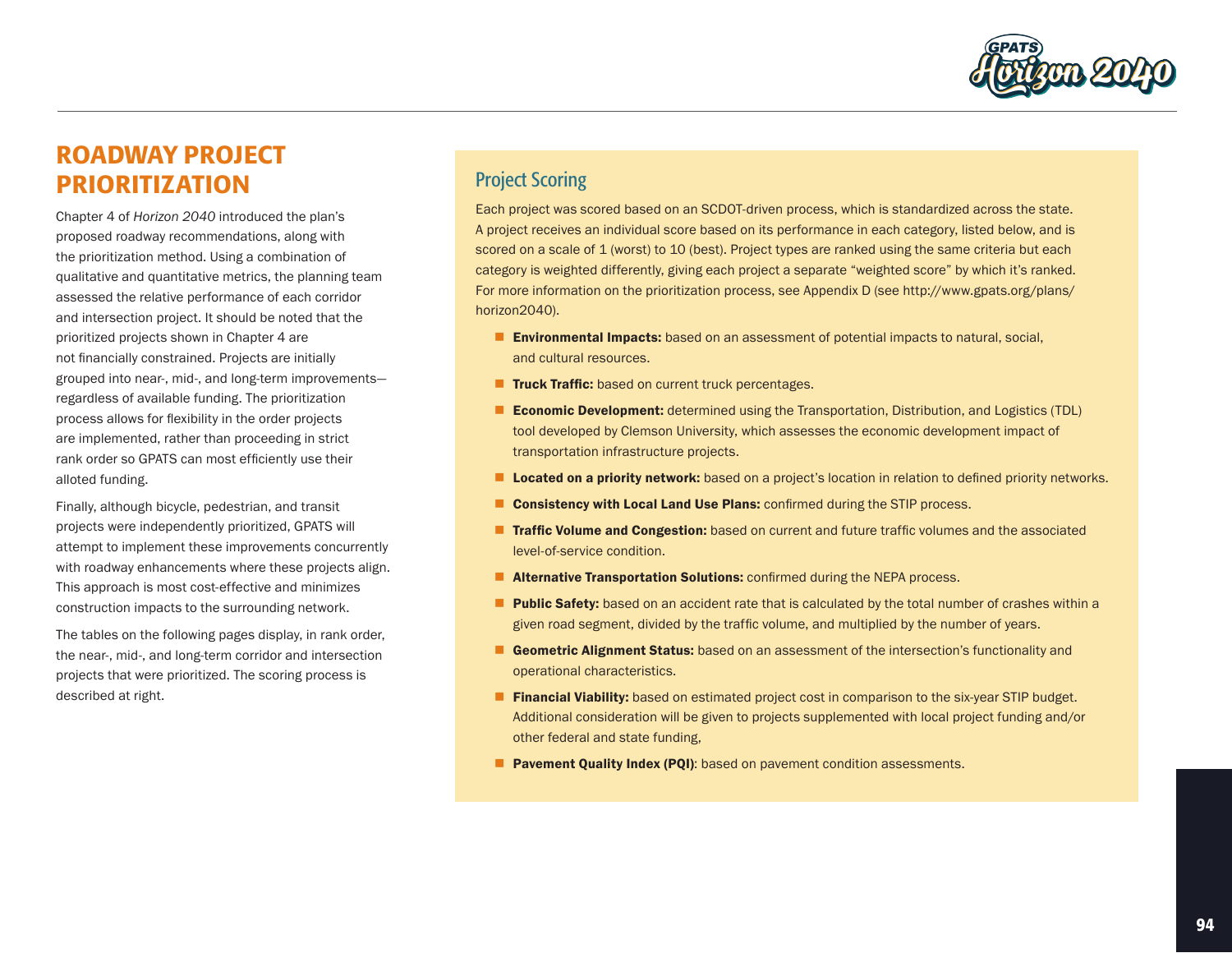# **GPATS** | Long-Range Transportation Plan

| ID  | Road Name                              | From                         | To                        | <b>Type</b>              | Cost (Millions) | <b>Weighted Score</b> | Ranking        |
|-----|----------------------------------------|------------------------------|---------------------------|--------------------------|-----------------|-----------------------|----------------|
|     | <b>Near-term Corridor Improvements</b> |                              |                           |                          |                 |                       |                |
| 37  | Garlington Rd                          | SC-146                       | Roper Mountain Rd         | Widening                 | \$8.55          | 8.53                  | $\mathbf{1}$   |
| 94  | US 29/Mills Ave                        | Augusta St                   | Stevens St                | Corridor Improvements    | \$2.52          | 8.45                  | $\mathfrak{D}$ |
| 11  | Grove Rd                               | <b>US 25</b>                 | W. Faris Rd               | Widening                 | \$9.81          | 8.45                  | $\overline{3}$ |
| 100 | Laurens Rd                             | $1 - 85$                     | Innovation Dr             | Corridor Improvements    | \$6.94          | 8.4                   | $\overline{4}$ |
| 118 | Academy St/US 123                      | Pendleton St                 | Washington Ave            | Corridor Improvements    | \$7.64          | 8.25                  | 5              |
| 92  | Wade Hampton Blvd                      | Pine Knoll Dr                | Reid School Rd            | Access Management        | \$10.45         | 7.95                  | 6              |
| 10  | Woodruff Rd                            | Miller Rd                    | Smith Hines Rd            | Widening                 | \$5.37          | 7.75                  | $\overline{7}$ |
| 88  | SC 357/Arlington Rd                    | Study area boundary          | E Wade Hampton Blvd       | Widening                 | \$27.03         | 7.72                  | 8              |
| 20  | <b>Bridges Rd</b>                      | E Butler Rd                  | Holland Rd                | Widening                 | \$4.59          | 7.55                  | 9              |
| 91  | N Pleasantburg Dr/Pine Knoll Dr        | $1 - 385$                    | Wade Hampton Blvd         | Corridor Improvements    | \$4.61          | 7.55                  | 10             |
| 43  | Pine Knoll                             | Wade Hampton Blvd            | Rutherford Rd             | General Improvements     | \$3.28          | 7.48                  | $11$           |
| 22  | <b>US 123</b>                          | Jasper St                    | Powdersville Rd           | Widening                 | \$22.32         | 7.25                  | 12             |
| 98  | White Horse Rd                         | <b>US123</b>                 | Augusta Rd                | <b>Access Management</b> | \$14.87         | 7.25                  | 13             |
| 41  | Anderson Rd                            | SC-153                       | White Horse Road          | Widening                 | \$19.48         | 7.15                  | 14             |
| 107 | White Horse Rd                         | Broadway Dr                  | Pendleton Rd              | Corridor improvements    | \$2.52          | 7.1                   | 15             |
| 99  | N Pleasantburg Dr                      | Poinsett Hwy                 | Rutherford Rd             | Access Management        | \$5.24          | 6.95                  | 16             |
| 109 | US 276 (N Main St)                     | Knollwood Dr                 | Owens Ln                  | Access Management        | \$2.23          | 6.9                   | 17             |
| 42  | <b>SC-86</b>                           | Sc 81                        | Piedmont Hwy              | General Improvements     | \$15.49         | 6.82                  | 18             |
| 72  | Black Snake/Adger/135                  | Liberty Dr                   | SC <sub>8</sub>           | General Improvements     | \$6.36          | 6.75                  | 19             |
| 95  | Cedar Lane/Pete Hollis Blvd            | W Parker Rd                  | <b>Buncombe St</b>        | Road Diet                | \$9.39          | 6.7                   | 20             |
| 128 | $1 - 385$                              | Laurens Rd (US 276)          | Roper Mountain Rd (S-548) | General Improvements     | \$11.46         | 6.68                  | 21             |
| 121 | US-123                                 | Rock Springs Rd/Prince Perry | Washington Ave            | Corridor Improvements    | \$15.75         | 6.52                  | 22             |
| 114 | Main St                                | Clayton St                   | <b>US 76</b>              | Corridor Improvements    | \$25.72         | 6.43                  | 23             |
| 40  | SC-418                                 | Durbin Rd                    | $1-385$                   | Widening                 | \$12.19         | 6.35                  | 24             |
| 59  | Fork Shoals Rd                         | Ashmore Bridge Rd            | W Georgia Rd              | Widening                 | \$19.36         | 6.25                  | 25             |
| 58  | SE Main St                             | W Fernwood Dr                | Fairview Rd               | Widening                 | \$5.14          | 6.08                  | 26             |
| 124 | SC-101                                 | SC-290                       | SC-296                    | Corridor Improvements    | \$46.48         | 6.07                  | 27             |
| 97  | W Faris Rd                             | Augusta Rd                   | Grove Rd                  | Corridor Improvements    | \$3.81          | 6                     | 28             |
| 90  | Old Spartanburg Rd/Enoree Rd           | Brushy Creek Rd              | S Batesville Rd           | Corridor improvements    | \$10.88         | 5.95                  | 29             |
| 89  | Haywood Rd                             | Pelham Rd                    | E North St                | Access Management        | \$2.97          | 5.9                   | 30             |
| 51  | Edwards Rd                             | Wade Hampton Blvd            | Howell Rd                 | Widening                 | \$9.84          | 5.9                   | 31             |
| 112 | US-123                                 | College Ave                  | <b>US 76</b>              | Corridor Improvements    | \$2.22          | 5.85                  | 32             |
| 23  | <b>Beattie/College Corridor</b>        | N Academy St                 | Church St                 | Road Diet                | \$0.97          | 5.8                   | 33             |
| 102 | Stone Ave                              | Rutherford St                | N Church St               | Corridor Improvements    | \$2.66          | 5.8                   | 34             |
| 105 | <b>US-25</b>                           | N study area boundary        | <b>Tigerville Rd</b>      | Modernization            | \$11.87         | 5.75                  | 35             |
| 70  | S. Buncombe Rd                         | Pleasant Dr                  | <b>SC 80</b>              | Widening                 | \$2.25          | 5.73                  | 36             |
| 39  | Powdersville Rd/Old Pendleton Rd       | <b>US 123</b>                | SC 153                    | General Improvements     | \$9.78          | 5.68                  | 37             |
| 96  | Augusta St                             | Mauldin Rd                   | Faris Rd                  | Corridor Improvements    | \$4.06          | 5.6                   | 38             |
| 35  | <b>Boiling Springs Rd</b>              | Philips Road                 | Pelham Rd                 | General Improvements     | \$2.56          | 5.58                  | 39             |
| 55  | SC-418                                 | $1 - 385$                    | Fork Shoals               | Widening                 | \$48.67         | 5.52                  | 40             |
| 46  | Salters Rd (realignment)               | Salters Rd                   | Mall Connector Rd         | New Roadway              | \$1.97          | 5.5                   | 41             |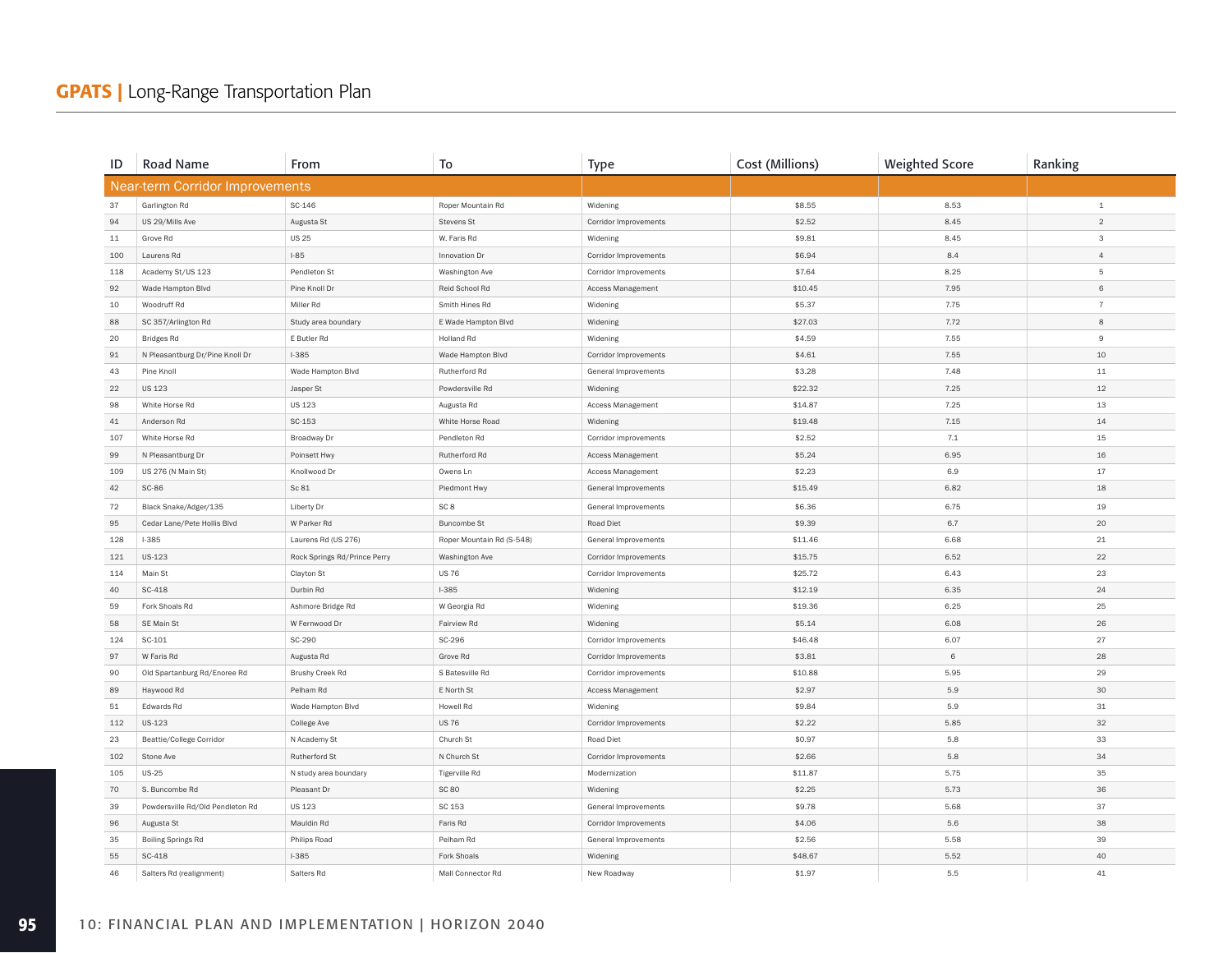

| ID     | Road Name                      | From                | To                     | <b>Type</b>           | Cost (Millions) | <b>Weighted Score</b> | Ranking |
|--------|--------------------------------|---------------------|------------------------|-----------------------|-----------------|-----------------------|---------|
|        | Mid-term Corridor Improvements |                     |                        |                       |                 |                       |         |
| 129    | Mauldin Rd/W Butler Rd (S-107) | Ridge Rd (S-435)    | N Main St (US276)      | Corridor improvements | \$13.29         | 5.45                  | 42      |
| 15     | Howell Rd                      | E North St          | Edwards Rd             | Widening              | \$7.28          | 5.4                   | 43      |
| 106    | W Blue Ridge Dr                | White Horse Rd      | Agnew Rd               | Corridor improvements | \$2.29          | 5.4                   | 44      |
| $79\,$ | <b>US-76</b>                   | Pendleton Rd        | S-39-343               | General Improvements  | \$3.26          | 5.3                   | 45      |
| 50     | Fairview St                    | N Nelson Dr         | N Main St              | Widening              | \$6.89          | 5.28                  | 46      |
| 14     | <b>Us 29</b>                   | Cheddar Rd          | $1 - 85$               | Widening              | \$50.28         | 5.25                  | 47      |
| 67     | Garlington Rd                  | Roper Mountain Rd   | Pelham Rd              | General Improvements  | \$4.78          | 5.1                   | 48      |
| $78\,$ | Prince Perry Rd                | Saluda Dam Rd       | Rolling Hill Circle    | Widening              | \$7.96          | 4.98                  | 50      |
| 73     | David Stone Road               | <b>US 178</b>       | SC <sub>8</sub>        | Widening              | \$3.48          | 4.98                  | 51      |
| 18     | Conestee Rd                    | Mauldin Rd          | Fork Shoals Rd         | Widening              | \$7.48          | 4.97                  | 52      |
| 103    | Brushy Creek Rd                | Hudson Rd           | Alexander Rd           | Widening              | \$8.47          | 4.97                  | 52      |
| 116    | E Faris Rd                     | Augusta St          | Cleveland St           | Corridor Improvements | \$4.73          | 4.95                  | 54      |
| 17     | Fairview Rd                    | SC 418              | New Harrison Bridge Rd | General Improvements  | \$2.66          | 4.93                  | 55      |
| 69     | Hammett Bridge Rd              | E Suber Rd          | S Buncombe Rd          | Widening              | \$6.79          | 4.92                  | 56      |
| 83     | Issaqueena Trail               | <b>US 123</b>       | Pendleton Rd           | Widening              | \$9.33          | 4.88                  | 57      |
| 110    | Woodruff Rd                    | Woodruff Lake Way   | Scuffletown Rd         | Access Management     | \$1.39          | 4.85                  | 58      |
| 125    | Brockman McClimon Rd           | SC-101              | SC-296                 | Corridor Improvements | \$30.31         | 4.8                   | 59      |
| 68     | US-178                         | Carolina Dr         | <b>US 123</b>          | Widening              | \$7.25          | 4.7                   | 60      |
| 57     | Miller Rd                      | Corn Rd             | Murray Dr              | Widening              | \$6.60          | 4.68                  | 62      |
| $81\,$ | Pendleton Rd                   | <b>SC 76</b>        | Issaqueena Trail       | Widening              | \$7.71          | 4.68                  | 62      |
| 27     | Scuffletown Rd                 | Woodruff Rd         | Lee Vaughn Rd          | General Improvements  | \$8.77          | 4.67                  | 64      |
| 47     | E. Butler Rd                   | Woodruff Rd         | Verdin Rd              | Widening              | \$3.71          | 4.65                  | 65      |
| 38     | Pelham St Extension            | Old Stage Rd        | Kemet Way              | New Roadway           | \$1.99          | 4.5                   | 66      |
| 66     | East Washington St. Ext        | Woodlark St         | Lowndes Hill Rd        | New Roadway           | \$1.75          | 4.5                   | 66      |
| 49     | Fork Shoals Rd                 | White Horse Rd Ext  | Ashmore Bridge Rd      | Widening              | \$16.17         | 4.45                  | 68      |
| 56     | West Georgia Rd                | Kemet Way           | College St             | Corridor Improvements | \$3.57          | 4.35                  | 69      |
| 84     | Berkley Dr                     | W Main St           | Issaqueena Trail       | Widening              | \$10.78         | 4.28                  | 70      |
| 31     | Roper Mountain Rd              | SC 14               | Feaster Rd             | General Improvements  | \$2.53          | 4.15                  | 71      |
| 34     | SC-253                         | Reid School Rd      | Sandy Flat Rd          | Widening              | \$3.46          | 4.07                  | 72      |
| 53     | Ashmore Bridge Rd              | Fork Shoals Rd      | <b>Butler Rd</b>       | General Improvements  | \$9.00          | 4.07                  | 72      |
| 16     | Miller Rd                      | Woodruff Rd         | Corn Rd                | General Improvements  | \$5.44          | 4.05                  | 74      |
| 127    | West Georgia Rd (S-541)        | <b>US25</b>         | Reedy Fork Rd (S-50)   | Widening              | \$12.36         | 4.03                  | 75      |
| 13     | $SC-8$                         | St. Paul Rd         | Anderson Hwy           | Corridor Improvements | \$15.12         | $\overline{4}$        | 76      |
| 24     | W. Main St                     | Academy St          | Hamilton St            | Widening              | \$5.41          | 3.95                  | 77      |
| 30     | Batesville Rd                  | Woodruff Rd         | Roper Mountain Rd      | Widening              | \$5.87          | 3.93                  | 78      |
| 54     | Hudson Rd                      | Devenger Rd         | Pelham Rd              | Widening              | \$6.30          | 3.83                  | 79      |
| 61     | SC-290                         | Hwy 101             | Lynn Road              | Widening              | \$29.40         | 3.82                  | 80      |
| 25     | Woodruff Rd                    | S Bennets Bridge Rd | Lee Vaughn Rd          | General Improvements  | \$6.38          | 3.8                   | 81      |
| 12     | Farrs Bridge Rd                | Hamburg Rd          | Groce Rd               | Corridor Improvements | \$21.67         | 3.77                  | 82      |
| 76     | SC-81                          | SC-153              | Old Williamston Rd     | Widening              | \$23.50         | 3.75                  | 83      |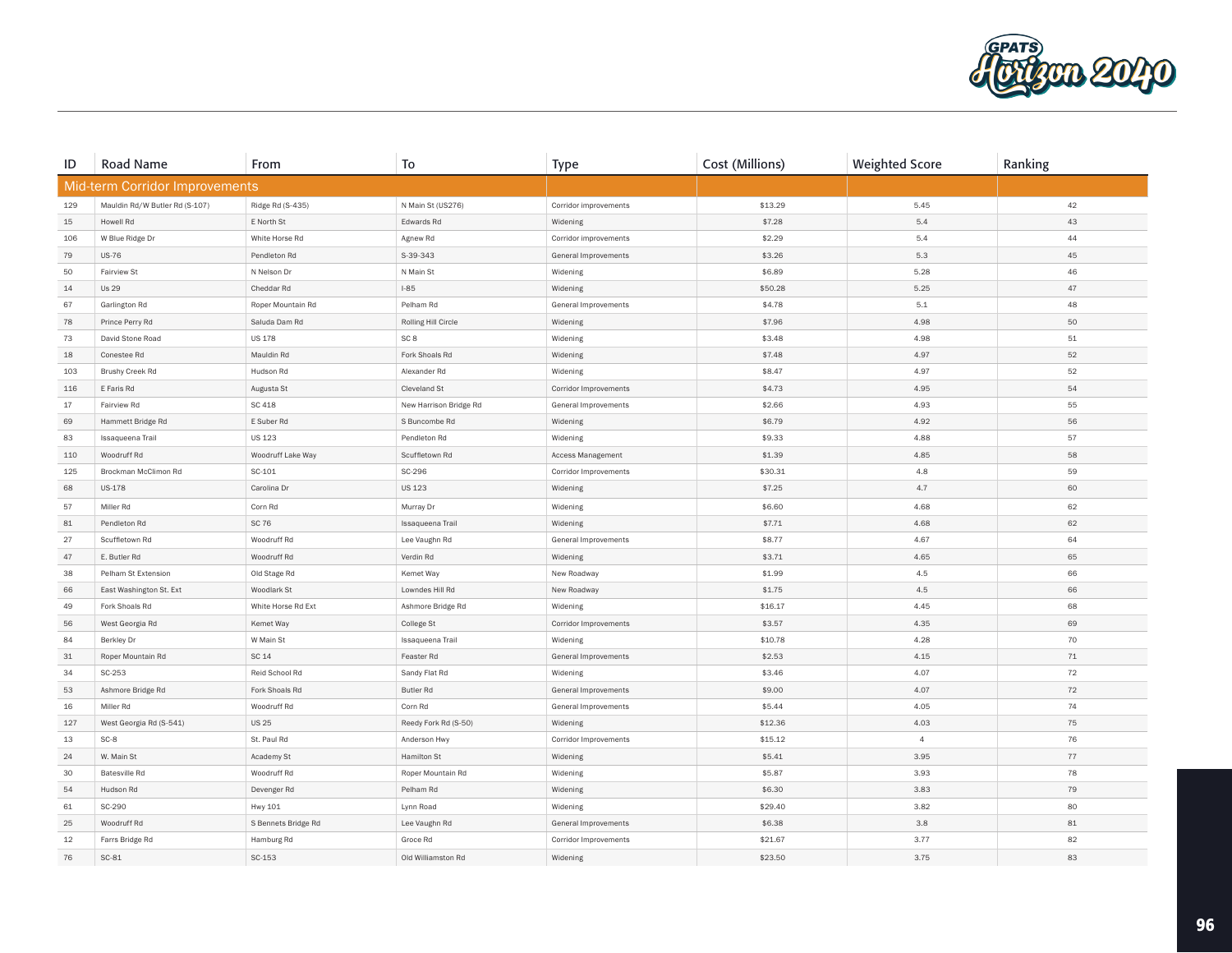| ID  | <b>Road Name</b>                    | From                          | To                            | <b>Type</b>           | Cost (Millions) | <b>Weighted Score</b> | Ranking |
|-----|-------------------------------------|-------------------------------|-------------------------------|-----------------------|-----------------|-----------------------|---------|
|     | Long-term Improvements              |                               |                               |                       |                 |                       |         |
| 65  | SC-101                              | Milford Church Rd             | Locust Hill Rd                | Widening              | \$12.71         | 3.72                  | 84      |
| 108 | Old Buncombe Rd                     | E Blue Ridge Dr               | Pete Hollis Blvd              | Road Diet             | \$3.01          | 3.63                  | 85      |
| 29  | E. Georgia Rd                       | Hunter <sub>Rd</sub>          | Lee Vaughn Rd                 | Widening              | \$5.29          | 3.53                  | 87      |
| 74  | LEC Road Ext.                       | S Catherine Ave               | McDaniel Ave                  | New Roadway           | \$0.76          | 3.5                   | 88      |
| 113 | Miller Rd Connector                 | Edgewood Dr                   | Miller Rd/Oak Park Dr         | New Roadway           | \$3.52          | 3.5                   | 88      |
| 87  | Gibbs Shoals Rd                     | S Batesville Rd               | SC 14                         | Corridor Improvements | \$15.38         | 3.37                  | 90      |
| 93  | <b>Stallings Road</b>               | Rutherford Rd                 | Reid School Rd                | Corridor Improvements | \$7.00          | 3.35                  | 91      |
| 75  | Quillen Ave                         | N Main St                     | Speedway Dr                   | Widening              | \$4.59          | 3.35                  | 92      |
| 123 | Sandy Springs Rd                    | West Georgia Rd               | <b>US-25</b>                  | General Improvements  | \$3.25          | 3.3                   | 93      |
| 71  | Brushy Creek Rd                     | Crestview Rd                  | St. Paul Rd                   | Corridor Improvements | \$6.40          | 3.25                  | 94      |
| 138 | West Georgia Rd (S-272)             | Fork Shoals Road (S-146)      | Reedy Fork Rd (S-50)          | Widening              | \$10.34         | 3.25                  | 94      |
| 77  | St. Mark Rd                         | Wade Hampton Blvd             | Locust Hill Rd                | General Improvements  | \$4.95          | 3.15                  | 96      |
| 45  | Farrs Bridge Rd                     | SC-135                        | Hamburg Rd                    | Corridor Improvements | \$10.26         | 3.12                  | 97      |
| 19  | Harrison Bridge Rd/Rocky Creek Rd   | W Georgia Rd                  | Fairview Rd                   | Widening              | \$22.46         | 3.1                   | 98      |
| 85  | Milford Church Rd                   | Locust Hill Rd                | N Hwy 101                     | Widening              | \$15.64         | 3.02                  | 99      |
| 21  | Bennetts Bridge Rd                  | Woodruff Rd                   | Brockman McClimon Rd          | Widening              | \$19.18         | 3                     | 100     |
| 137 | West Georgia Rd (S-272)             | E Standing Springs Rd (Local) | Fork Shoals Rd (S-146)        | General Improvements  | \$16.34         | 2.95                  | 101     |
| 33  | Howard Drive Ext                    | Jonesville Rd                 | Johnson Drive                 | New Roadway           | \$2.16          | 2.75                  | 102     |
| 48  | <b>University Ridge Extension</b>   | Howe St                       | Main St                       | New Roadway           | \$3.38          | 2.75                  | 102     |
| 80  | N. Rutherford Rd/Fairview Rd        | Wade Hampton Blvd             | Locust Hill Rd                | Corridor Improvements | \$3.59          | 2.75                  | 104     |
| 60  | Forrester Dr/Old Sulphur Springs Rd | Bi-Lo Blvd                    | Millennium Blvd               | Widening              | \$8.81          | 2.63                  | 106     |
| 28  | Five Forks Rd                       | SC 14                         | Woodruff Rd                   | Widening              | \$8.51          | 2.63                  | 107     |
| 136 | West Georgia Rd (S-272)             | Neely Ferry Rd (Local)        | E Standing Springs Rd (Local) | Widening              | \$5.47          | 2.63                  | 107     |
| 101 | E Perry Rd                          | Poinsett Highway              | E Blue Ridge Dr               | Closure               | \$0.17          | 2.55                  | 109     |
| 32  | Anderson Ridge Rd                   | Roper Mountain Rd             | S Bennets Bridge Rd           | Widening              | \$1.93          | 2.43                  | 110     |
| 115 | Main St                             | Secore Rd                     | Hampton Ave                   | Corridor Improvements | \$2.82          | 2.35                  | 111     |
| 104 | Fews Bridge Rd                      | Mountain View Rd              | N Highway 101                 | Corridor Improvements | \$8.18          | 2.17                  | 112     |
| 63  | Holly Ridge Rd                      | Ridge Rd                      | W Butler Rd                   | New Roadway           | \$3.98          | 2.15                  | 113     |
| 64  | Ben Hamby Ext                       | Ben Hamby Dr                  | S Batesville Rd               | New Roadway           | \$6.39          | 2.15                  | 113     |
| 120 | SC-153 Extension Phase 3            | SC-183                        | Saluda Dam Rd                 | New Roadway           | \$12.77         | 2.15                  | 113     |
| 44  | Saluda Dam Rd/Olive St/Fleetwood Dr | W Main St                     | Prince Perry Dr               | Corridor Improvements | \$19.51         | 2.12                  | 116     |
| 52  | SC-133                              | Six Mile Hwy                  | Pike Rd                       | Widening              | \$9.13          | 2.12                  | 116     |
| 122 | Garrison Rd                         | West Georgia Rd               | <b>US-25</b>                  | General Improvements  | \$8.55          | 2.02                  | 118     |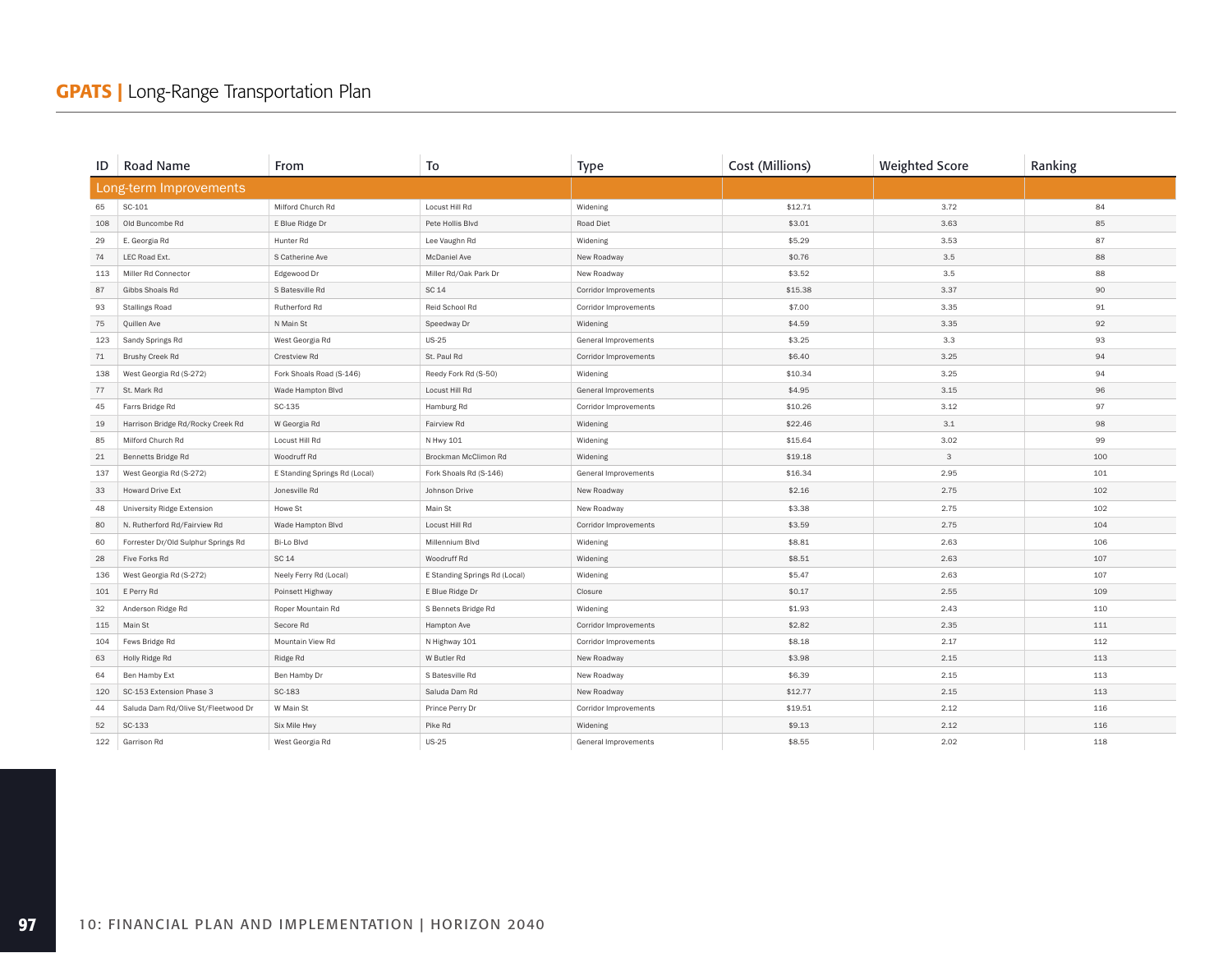

# *Intersection Improvements*

| ID  | Road 1                                     | Road 2                | Cost<br>(Millions) | Weighted<br>Score | Ranking        |
|-----|--------------------------------------------|-----------------------|--------------------|-------------------|----------------|
|     | <b>Near-term Intersection Improvements</b> |                       |                    |                   |                |
| 107 | Roper Mountain Rd                          | $1 - 385$             | \$3.50             | 7.7               | $\mathbf{1}$   |
| 117 | Haywood Rd                                 | Pelham Rd             | \$3.00             | 7.25              | $\mathfrak{D}$ |
| 116 | Pleasantburg Dr                            | Rutherford Rd         | \$3.50             | 6.9               | 3              |
| 72  | White Horse Rd                             | W Blue Ridge Rd       | \$3.50             | 6.8               | $\overline{4}$ |
| 81  | E Blue Ridge Dr/State Park Rd              | Poinsett Hwy          | \$3.50             | 6.8               | 4              |
| 121 | Laurens Rd                                 | Woodruff Rd           | \$3.50             | 6.8               | $\overline{4}$ |
| 90  | Rutherford St                              | James St/W Earle St   | \$3.50             | 6.7               | $\overline{7}$ |
| 101 | SC <sub>8</sub>                            | Murray St             | \$3.50             | 6.5               | 9              |
| 124 | Pelham Rd                                  | E North St            | \$3.50             | 6.5               | 10             |
| 113 | Pleasantburg Dr                            | Antrim Dr             | \$3.50             | 6.4               | 11             |
| 114 | Academy St                                 | Pendleton St          | \$3.50             | 6.4               | 11             |
| 125 | Laurens Rd                                 | Verdae Blvd           | \$3.50             | 6.4               | 11             |
| 126 | Roper Mountain Rd                          | Independence Blvd     | \$3.50             | 6.4               | 11             |
| 106 | Haywood Rd                                 | $1 - 385$             | \$3.50             | 6.3               | 15             |
| 109 | Academy St                                 | North St              | \$3.50             | 6.3               | 16             |
| 119 | Augusta St                                 | Church st             | \$3.50             | 6.3               | 16             |
| 112 | Pleasantburg Dr                            | Century Dr/Villa Rd   | \$3.50             | 6.25              | 18             |
| 115 | Pleasantburg Dr                            | Mauldin Rd            | \$3.50             | 6.2               | 19             |
| 127 | Laurens Rd                                 | Millennium Blvd       | \$3.50             | 6.2               | 19             |
| 80  | Wade Hampton Blvd                          | Rushmore Dr/Balfer Dr | \$3.50             | 6.1               | 21             |
| 78  | Wade Hampton Blvd                          | Pine Knoll Dr         | \$3.50             | 6                 | 22             |
| 147 | White Horse Rd Ext                         | Fork Shoals Rd        | \$3.00             | 5.9               | 23             |

| ID  | Road 1            | Road 2                        | Cost<br>(Millions) | Weighted<br>Score | Ranking |
|-----|-------------------|-------------------------------|--------------------|-------------------|---------|
| 150 | Augusta Rd        | Old Augusta Rd                | \$3.50             | 5.7               | 24      |
| 108 | Stone Ave         | $1 - 385$                     | \$3.50             | 5.7               | 25      |
| 129 | SC 14             | S Buncombe Rd                 | \$3.50             | 5.7               | 25      |
| 149 | Locust Hill Rd    | N. Rutherford Rd              | \$3.00             | 5.7               | 25      |
| 27  | Pelzer Hwy        | Garrison Rd                   | \$3.50             | 5.6               | 28      |
| 123 | Rutherford St     | W Stone Ave                   | \$3.50             | 5.6               | 28      |
| 9   | State Park Rd     | Altamont Rd/Piney Mountain Rd | \$3.50             | 5.5               | 30      |
| 83  | Wade Hampton Blvd | Fairview Rd/Old Rutherford Rd | \$3.50             | 5.5               | 30      |
| 111 | Mauldin Rd        | Augusta St                    | \$3.50             | 5.5               | 30      |
| 118 | Pleasantburg Dr   | Cleveland St                  | \$3.00             | 5.5               | 30      |
| 35  | Blue Ridge Dr     | N Franklin Rd                 | \$3.50             | 5.4               | 34      |
| 82  | <b>US 276</b>     | Poinsett Hwy                  | \$3.50             | 5.4               | 34      |
| 93  | $1-385$           | McCarter Rd                   | \$3.50             | 5.4               | 34      |
| 77  | <b>US 25</b>      | N Poinsett Hwy                | \$3.50             | 5.3               | 37      |
| 103 | White Horse Rd    | Old White Horse Rd            | \$3.00             | 5.2               | 38      |
| 55  | Miller Rd         | S Oak Forest Dr               | \$3.50             | 5.1               | 39      |
| 71  | Farrs Bridge Rd   | White Horse Rd                | \$3.50             | 5.1               | 39      |
| 84  | W Blue Ridge Dr   | Cedar Lane Rd                 | \$3.50             | 5.1               | 39      |
| 145 | SC-101            | $S-135$                       | \$3.00             | 5.05              | 42      |
| 16  | Main St/Bessie Rd | Piedmont Hwy                  | \$3.50             | 5                 | 43      |
| 42  | Main St           | Curtis St                     | \$3.50             | 5                 | 43      |
| 48  | W Butler Rd       | Ashmore Bridge Rd             | \$3.50             | 5                 | 43      |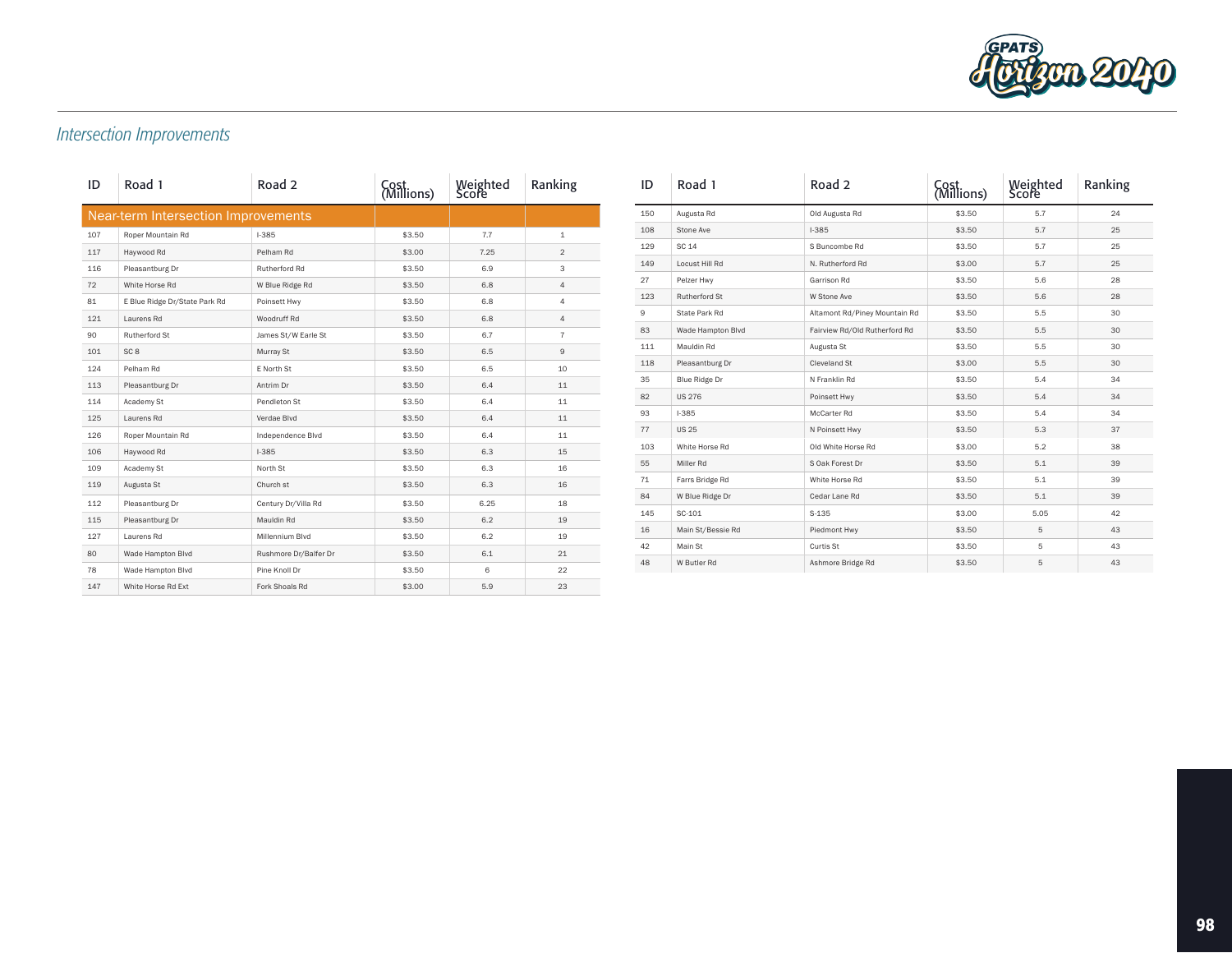| ID  | Road 1                                        | Road 2                    | Weighted<br>Score<br>Cost<br>(Millions) |      | Ranking |
|-----|-----------------------------------------------|---------------------------|-----------------------------------------|------|---------|
|     | Mid-term Intersection Improvements            |                           |                                         |      |         |
| 100 | Hwy 20                                        | Courtney St               | \$3.50                                  | 4.98 | 46      |
| 67  | Calhoun Memorial Hwy                          | S Pendleton St            | \$3.50                                  | 4.9  | 47      |
| 75  | Tiger Blvd (US 123)                           | Anderson Hwy (US 76)      | \$3.50                                  | 4.88 | 48      |
| 122 | Academy St                                    | College St                | \$3.50                                  | 4.85 | 49      |
| 43  | Lebby St                                      | Courtney St               | \$3.50                                  | 4.8  | 50      |
| 88  | Old Spartanburg Rd                            | <b>Boiling Springs Rd</b> | \$3.50                                  | 4.8  | 50      |
| 95  | <b>SC 14</b>                                  | Roper Mountain Rd         | \$3.50                                  | 4.8  | 50      |
| 11  | Wade Hampton Blvd                             | Buncombe Rd               | \$3.50                                  | 4.75 | 53      |
| 79  | SC 101                                        | Berry Mill Rd             | \$3.50                                  | 4.7  | 54      |
| 73  | White Horse Rd                                | Lily St                   | \$3.50                                  | 4.65 | 55      |
| 97  | <b>Hwy 81</b>                                 | Circle Rd                 | \$3.00                                  | 4.6  | 56      |
| 148 | SC 101                                        | Milford Church Rd         | \$3.00                                  | 4.55 | 57      |
| 94  | Main St                                       | Ouillen Ave               | \$3.50                                  | 4.5  | 58      |
| 49  | Calhoun Memorial Hwy                          | Pilgrim Dr/Dogwood Ln     | \$3.50                                  | 4.3  | 59      |
| 53  | Three Bridges Rd/Hood Rd                      | SC 153                    | \$3.00                                  | 4.28 | 61      |
| 15  | <b>Tigerville Rd</b>                          | Jackson Grove Rd          | \$3.50                                  | 4.2  | 62      |
| 69  | NE Main St                                    | Pelham Rd                 | \$3.50                                  | 4.2  | 62      |
| 13  | Ashmore Bridge Rd                             | Fowler Cir                | \$3.00                                  | 4.1  | 64      |
| 34  | E Blue Ridge Dr                               | Perry Rd                  | \$3.50                                  | 4.1  | 64      |
| 44  | Wade Hampton Blvd                             | St Mark Rd                | \$3.50                                  | 4.1  | 64      |
| 18  | Moorefield Memorial Hwy/Liberty<br>Pickens Rd | Mauldin Lake Rd           | \$3.50                                  | 4.08 | 67      |
| 6   | <b>Butler Rd</b>                              | Main St                   | \$3.50                                  | 4.05 | 68      |

| ID             | Road 1                        | Road 2                                | Cost<br>(Millions) | Weighted<br>Score | Ranking |
|----------------|-------------------------------|---------------------------------------|--------------------|-------------------|---------|
| 128            | Westfield St                  | West Broad St                         | \$3.50             | 4.05              | 69      |
| 24             | S Buncombe Rd                 | Brushy Creek Rd                       | \$3.50             | $\overline{4}$    | 70      |
| 133            | <b>Batesville Rd</b>          | Dry Pocket Rd                         | \$3.00             | 4                 | 70      |
| 74             | <b>Tiger Blvd</b>             | College Ave                           | \$3.50             | 3.98              | 72      |
| 85             | Old Pelzer Rd                 | Piedmont Golf Course Rd               | \$3.00             | 3.95              | 73      |
| 99             | Powdersville Rd               | 3 Bridges Rd                          | \$3.00             | 3.95              | 73      |
| 135            | <b>US 123</b>                 | Washington Ave                        | \$3.50             | 3.95              | 73      |
| 47             | Main St/Easley Hwy            | Palmetto Rd                           | \$3.00             | 3.9               | 76      |
| 86             | Elizabeth Dr                  | E Lee Rd                              | \$3.50             | 3.9               | 76      |
| 30             | Moorefield Memorial Hwy       | Belle Shoals Rd/Bethlehem<br>Ridge Rd | \$3.00             | 3.9               | 76      |
| 56             | Farrs Bridge Rd               | Old Farrs Bridge Rd                   | \$3.00             | 3.8               | 79      |
| 39             | Farrs Bridge Rd               | Dacusville Hwy                        | \$3.00             | 3.8               | 80      |
| 91             | Durbin Rd                     | <b>Hwy 418</b>                        | \$3.00             | 3.78              | 81      |
| 4              | Farrs Bridge Rd/Cedar Lane Rd | Hunts Bridge Rd/ W Parker Rd          | \$3.50             | 3.75              | 82      |
| 22             | Reid School Rd                | Edwards Mill Rd                       | \$3.50             | 3.75              | 82      |
| 120            | Faris Rd                      | Cleveland St                          | \$3.50             | 3.75              | 82      |
| 54             | Old Stage Rd                  | Old Laurens Rd                        | \$3.50             | 3.7               | 85      |
| 105            | <b>Bridges Rd</b>             | Bethel Rd                             | \$3.00             | 3.65              | 86      |
| 31             | New Easley Hwy                | Rison Rd                              | \$3.00             | 3.6               | 87      |
| 40             | S Main St                     | Brushy Creek Rd/Cannon Ave            | \$3.50             | 3.6               | 87      |
| $\overline{7}$ | Wade Hampton Blvd             | Gap Creek Rd                          | \$3.50             | 3.6               | 89      |
| 139            | SC 81                         | Old Anderson Rd                       | \$3.00             | 3.6               | 90      |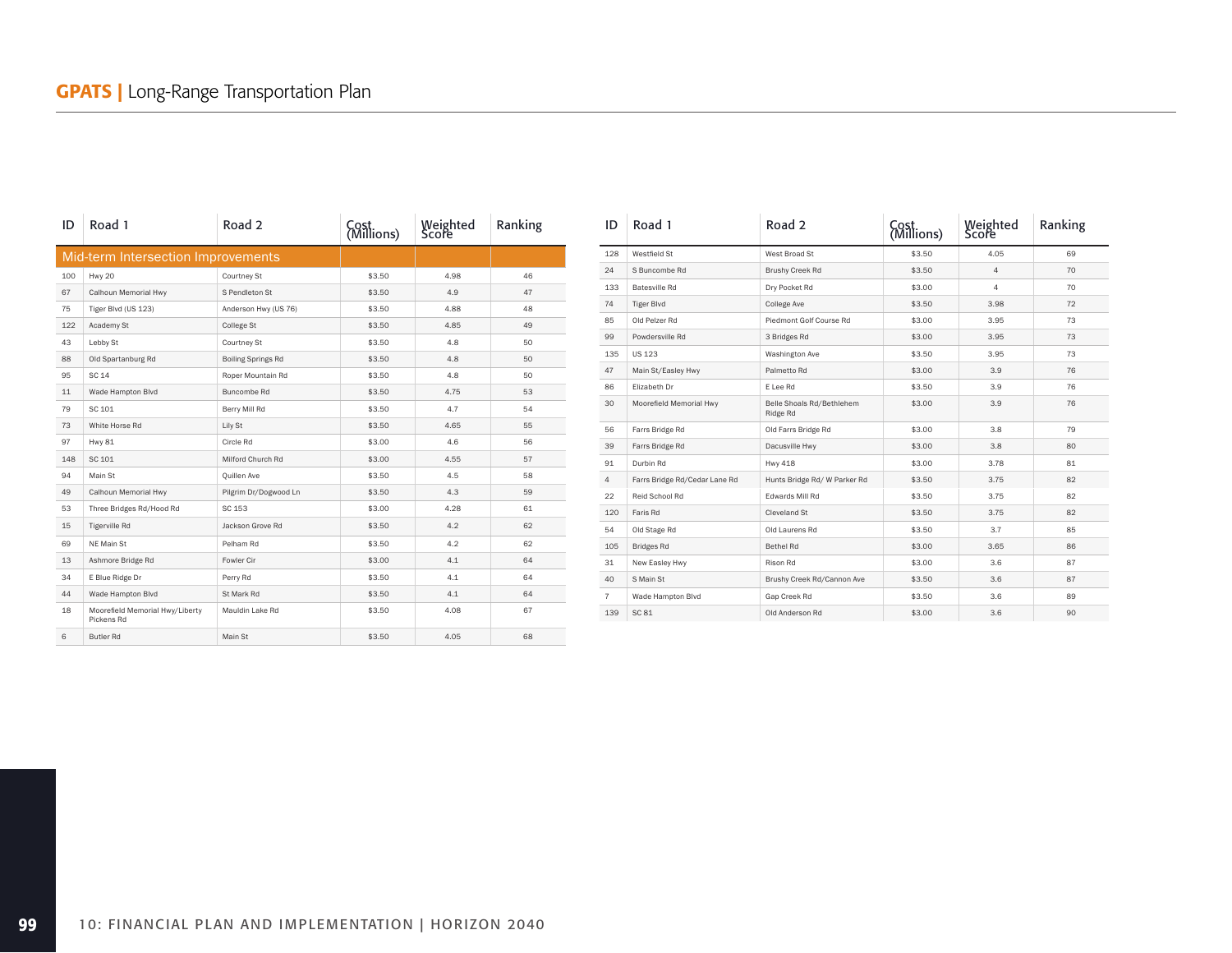

| ID  | Road 1                              | Road 2                    | Cost<br>(Millions) | Weighted<br>Score | Ranking | ID  | Road 1                  | Road 2                             | Cost<br>(Millions) | Weighted<br>Score | Ranking |
|-----|-------------------------------------|---------------------------|--------------------|-------------------|---------|-----|-------------------------|------------------------------------|--------------------|-------------------|---------|
|     | Long-term Intersection Improvements |                           |                    |                   |         | 12  | Moorefield Memorial Hwy | Rices Creek Rd/Breazeale Rd        | \$3.00             | 2.28              | 114     |
| 58  | SC 101                              | Pennington Rd             | \$3.50             | 3.55              | 91      | 50  | Issaqueena Trail        | Cambridge Dr/Old Shirley Rd        | \$3.50             | 2.28              | 114     |
| 20  | E Butler Rd                         | Murray Dr                 | \$3.50             | 3.4               | 92      | 25  | SE Main St              | Loma St                            | \$3.50             | 2.25              | 116     |
| 70  | Fairview Rd                         | $1 - 385$                 | \$3.50             | 3.4               | 92      | 51  | Issaqueena Trail        | Pendleton Rd                       | \$3.50             | 2.1               | 117     |
| 89  | E Georgia Rd/Lee Vaughn Rd          | E Georgia Rd              | \$3.00             | 3.35              | 94      | 17  | SC 14                   | Taylor Rd/CCC Camp Rd              | \$3.50             | 2.05              | 118     |
| 26  | SC 418                              | Fork Shoals Rd            | \$3.00             | 3.3               | 95      | 46  | Jonesville Rd           | Academy St                         | \$3.50             | 1.95              | 119     |
| 52  | Issaqueena Trail                    | <b>US 123</b>             | \$3.50             | 3.28              | 96      | 138 | Edwards Rd              | Rushmore Dr                        | \$3.50             | 1.95              | 119     |
| 87  | Old Rutherford Rd/W McElhaney Rd    | Locust Hill Rd            | \$3.50             | 3.2               | 97      | 62  | Miller Rd               | Burning Bush Ln/Burning<br>Bush Rd | \$3.50             | 1.8               | 121     |
| 8   | Sandy Flat Rd                       | Jackson Grove Rd          | \$3.00             | 3.2               | 98      | 104 | Oak Park Dr             | Miller Rd                          | \$3.00             | 1.8               | 121     |
| 45  | Miller Rd                           | Hamby Dr                  | \$3.50             | 3.2               | 98      | 66  | Main St                 | Ann St                             | \$3.50             | 1.8               | 121     |
| 102 | White Horse Rd                      | Berea Dr                  | \$3.50             | 2.85              | 100     | 37  | W Main St               | Summit Dr                          | \$3.50             | 1.8               | 121     |
| 76  | Old Greenville Hwy                  | College Ave               | \$3.50             | 2.8               | 101     | 29  | Moorefield Memorial Hwy | C David Stone Rd                   | \$3.50             | 1.78              | 125     |
| 14  | Main St                             | Howard Dr                 | \$3.50             | 2.7               | 102     | 32  | Bethel Rd               | Tanner <sub>Rd</sub>               | \$3.50             | 1.55              | 126     |
| 36  | Old Easley Hwy/Pendleton St         | <b>Bryant St</b>          | \$3.50             | 2.7               | 102     | 68  | S Bennetts Bridge Rd    | Anderson Ridge Rd                  | \$3.50             | 1.55              | 126     |
| 92  | Valley View Rd                      | Howard Dr                 | \$3.50             | 2.7               | 102     | 136 | Crestview Rd            | Sheffield Rd                       | \$3.00             | 1.55              | 126     |
| 41  | W Main St                           | S 1st St                  | \$3.00             | 2.7               | 102     | 57  | Jonesville Rd           | Stokes Rd                          | \$3.00             | 1.35              | 129     |
| 132 | W Duncan Rd                         | Duncan Chapel Rd          | \$3.50             | 2.7               | 102     | 61  | Miller Rd               | Old Mill Rd                        | \$3.50             | 1.35              | 129     |
| 10  | Main St                             | Pendleton St              | \$3.50             | 2.6               | 107     | 63  | W Georgia Rd            | Neely Ferry Rd                     | \$3.50             | 1.35              | 129     |
| 137 | E Main St                           | Pepper St                 | \$3.50             | 2.58              | 108     | 64  | W Georgia Rd            | N Maple St                         | \$3.50             | 1.35              | 129     |
| 5   | Farrs Bridge Rd                     | Thomas Mill Rd/Hamburg Rd | \$3.00             | 2.58              | 109     | 65  | Miller Rd               | Murray Dr                          | \$3.50             | 1.35              | 129     |
| 134 | Lynn Rd                             | Waters Rd                 | \$3.50             | 2.5               | 110     | 19  | Saluda Dam Rd           | Prince Perry Rd/Ridgeway Ct        | \$3.50             | 1.35              | 129     |
| 23  | Lee Vaughn Rd                       | Scuffletown Rd            | \$3.50             | 2.3               | 111     | 130 | Harts Ln                | Jonesville Rd                      | \$3.00             | 1.35              | 129     |
| 28  | State Park Rd                       | E Mountain Creek          | \$3.50             | 2.3               | 111     | 131 | Gap Creek Rd            | Country Club Rd                    | \$3.00             | 1.35              | 129     |
| 21  | Liberty Dr                          | Ross Ave                  | \$3.50             | 2.3               | 111     | 60  | <b>SC 86</b>            | Wigington Rd                       | \$3.00             | 1.03              | 137     |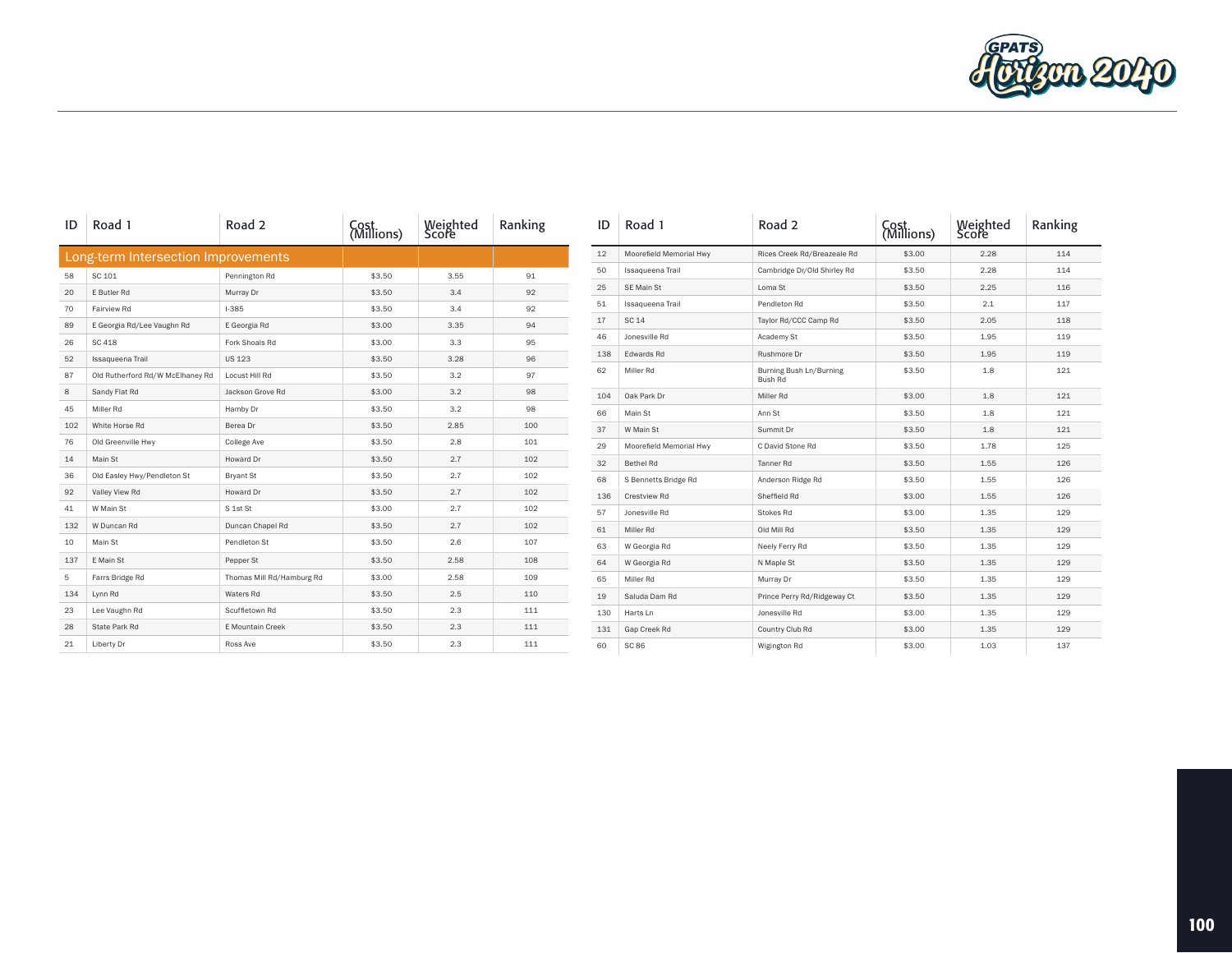# FINANCIAL PLAN DEVELOPMENT

## Financial Plan Overview

The Fixing America's Surface Transportation Act (FAST Act), Public Law 114-94, was signed into law on December 4, 2015. The FAST Act funds transportation programs for fiscal years 2016 through 2020. It is the first long-term surface transportation authorization enacted in a decade that provides funding certainty for surface transportation. The FAST Act supports critical transportation projects to ease congestion and facilitate freight movement on major roads by establishing and funding new policies and programs. The FAST Act builds off the prior federal legislation— Public Law 112-141, the Moving Ahead for Progress in the 21st Century Act (MAP-21)—and continues that law's emphasis on performance evaluation and addresses national priorities, as identified below.

The financially-constrained plan, required by the FAST Act and MAP-21 for regional LRTPs, shows proposed investments that are realistic based on future funding availability during the life of the plan and a series of funding periods. Meeting this test is referred to as "financial constraint." The funding periods identified for *Horizon 2040* are:

- 2017-2023
- 2024-2030
- 2031-2040

The 2017–2023 funding period includes the committed projects and associated funding from the STIP. Projects and funding levels identified during this time period

were identified as priority projects during previous planning efforts and have been discussed in previous chapters of this document. As such, they are not reevaluated as part of this plan. The 2024–2030 and 2031–2040 funding periods divide the remainder of the projected revenues and projects into time bands less than or equal to ten years. Projects that cannot be funded within the 2040 financially-constrained plan are considered part of the unfunded vision plan.

### Projected Revenue

SCDOT allocates funding to its member MPOs through a program known as Guideshare funding. SCDOT provides separate funding sources for items, such as maintenance, safety, and interstates. Funds are allocated and prioritized at a statewide level. SCDOT allocates Guideshare funding through the MPO planning process, including the LRTP and the MPO Transportation Improvement Program (MTIP).

In 2017, the GPATS region received a total of \$18.078 million in Guideshare funding, inclusive of a 20% match funded by SCDOT. The 2017 funding amount is expected to stay constant throughout the life of the plan. When inflation is considered, this will lead to a decline in the region's purchasing power.

GPATS has the opportunity to consider how best to allocate these Guideshare funds during the life of the plan and engaged the public at Regional Workshop 2 for community input. The exit questionnaire (discussed in Chapter 2) asked participants to allocate funding to various transportation modes. Combining participants at this workshop and electronic participation when this survey was posted online, 125 members of the public provided their thoughts. These surveys strongly

advocated for enhanced multimodal funding—along with funding for safety. These priorities were taken into account when allocating Guideshare funding, as detailed below.

- Roadway Corridors 50% Guideshare funding. Projects within the roadway category include widening projects, new location projects, access management projects, and road diets.
- *Intersections 25% Guideshare funding.* Projects within the intersection category include intersection and interchange projects that have been identified to improve safety or capacity. This Guideshare allocation gives the region added flexibility to focus on its own priorities, while the state continues to address safety concerns using their statewide prioritization method.
- *Bicycle/Pedestrian 10% Guideshare funding.* Projects within the bicycle and pedestrian category include on- or off-street projects independent of other roadway improvements. This Guideshare allocation is in addition to potential Transportation Alternatives Program monies that can be applied for by individual jurisdictions. For a bicycle or pedestrian project to be considered for Guideshare funding, the project must satisfy a series of criteria set forth by SCDOT. Projects should be vetted against these criteria prior to consideration.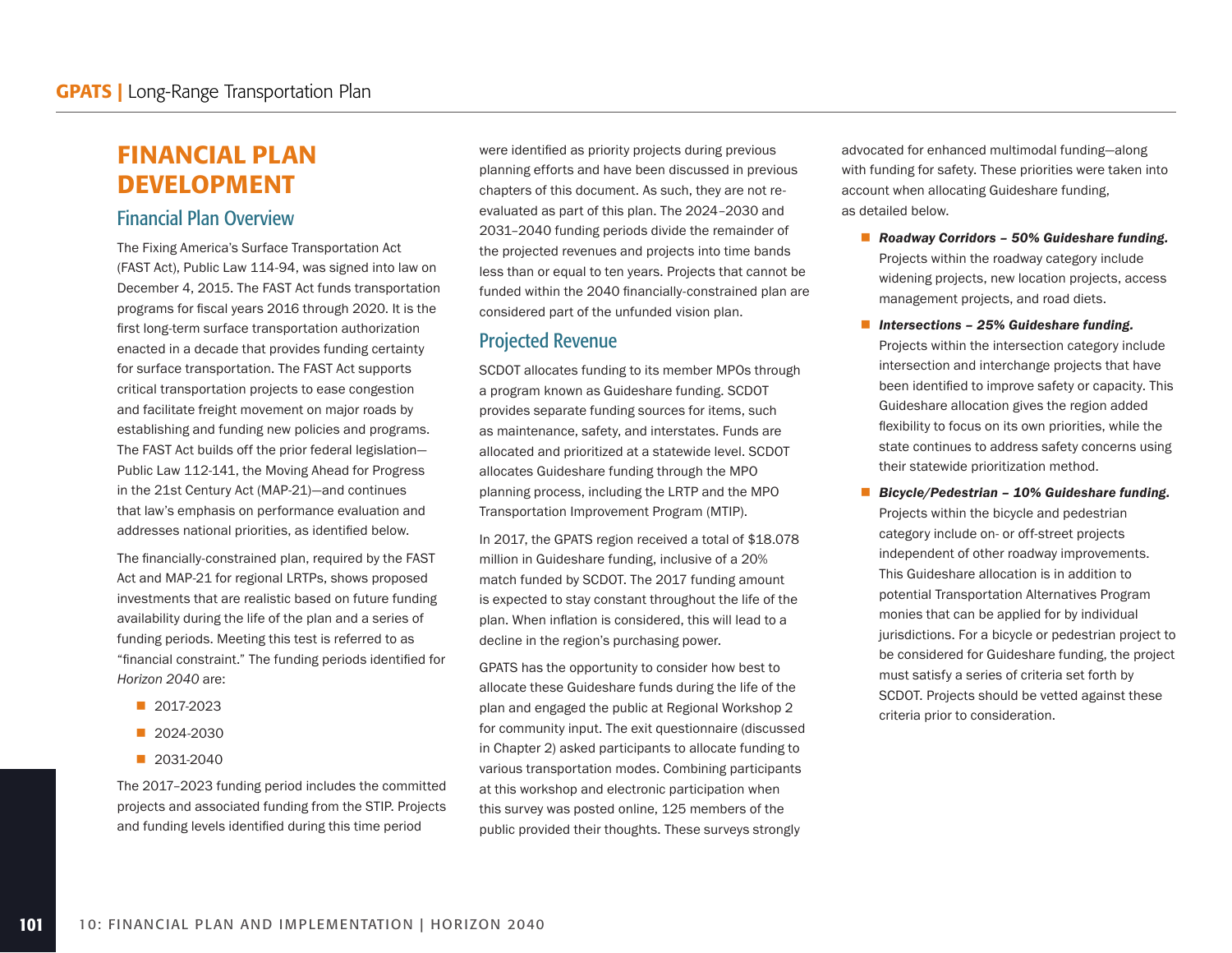

- **Transit 10% Guideshare funding.** Projects within the transit category consist of capital projects rather than operations and maintenance projects. This funding is in addition to transit capital and operations and maintenance funding received through other statewide sources.
- *Signal Upgrades 5% Guideshare funding.*  Currently, \$150,000 is allocated annually within the GPATS region for signal upgrades. The increase in funding would accelerate these improvements that include installing signals, improving current signals, retiming signals, or incorporating other ITS improvements (introduced in Chapter 8).

The table below shows the proposed allocation of funds for each category for the two planning horizonyear periods.



# Guideshare Funding Allocations

|              | Roadway<br>Corridors | Intersections  | Bike/Ped       | <b>Transit</b> | <b>Signal Upgrades</b> |
|--------------|----------------------|----------------|----------------|----------------|------------------------|
| 2024-2030    | \$63,273,000         | \$31,636,500   | \$12,654,600   | \$12,654,600   | \$6,327,300            |
| 2031-2040    | \$90,390,000         | \$45,195,000   | \$18,078,000   | \$18,078,000   | \$9,039,000            |
| Total        | \$153,663,000        | \$76,831,500   | \$30,732,600   | \$30,732,600   | \$15,366,300           |
| <b>Notes</b> | 50% allocation       | 25% allocation | 10% allocation | 10% allocation | 5% allocation          |

#### GPATS GUIDESHARE MODAL SPLITS

This table shows funding availability for those years that are not already programmed in the currently-adopted STIP. Assumptions have been made about modal splits within available Guideshare funds to create more opportunities for bicycle, pedestrian, transit, intersection, and signal retiming projects. These assumptions have been developed based on feedback by the public.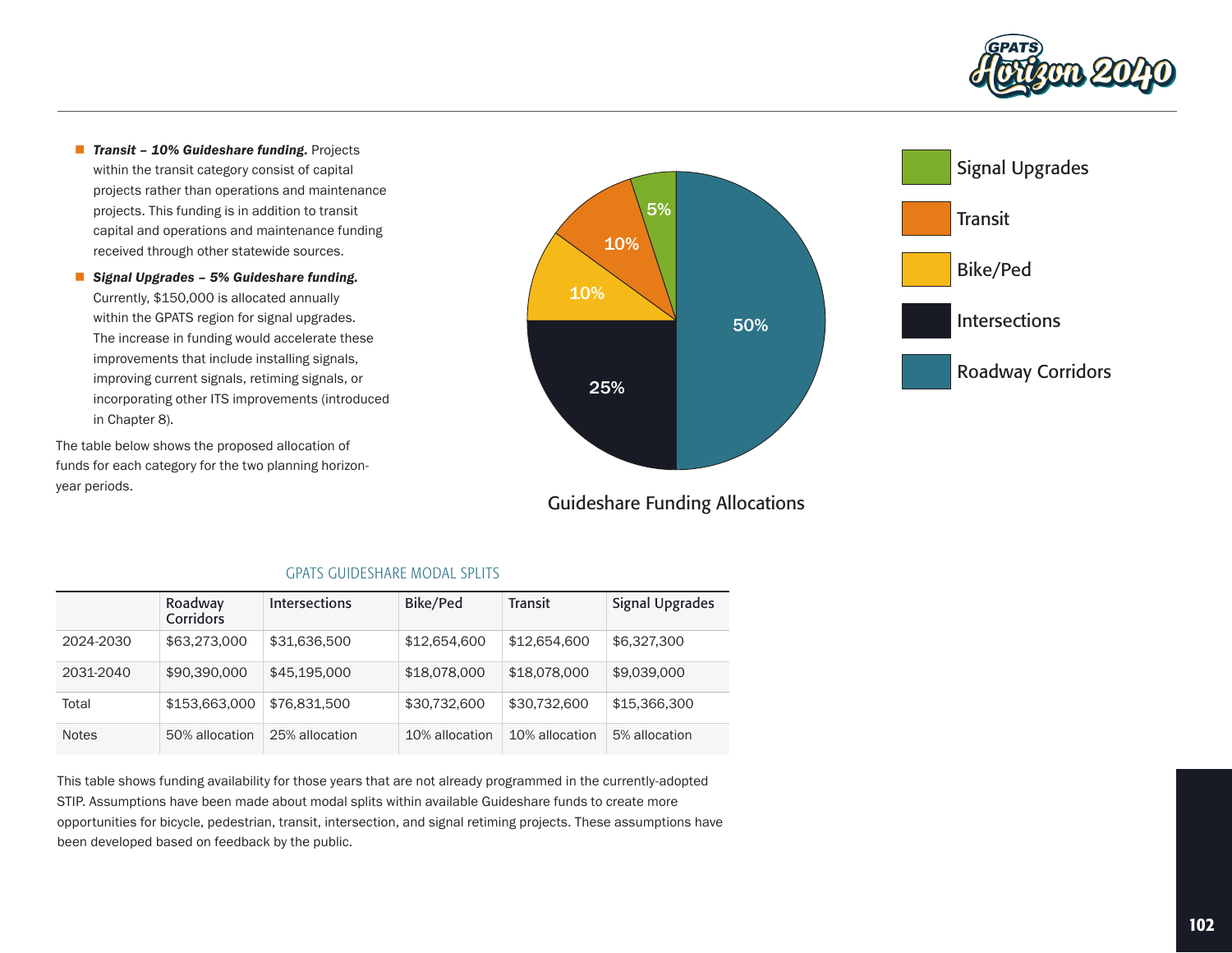# FINANCIALLY-CONSTRAINED PROJECTS

The planning team undertook a financial constraint exercise for the prioritized projects in the roadway corridors, intersections, and bicycle and pedestrian categories. Additional detail is provided in the following section about the methodology applied to each category. Wherever the planning team assessed for financial constraint, they determined it against the total funding available for that category and for the horizonyear periods considered. Any additional funding not allocated in the first horizon-year period was placed in the second horizon-year period.

### Roadway Corridors

The capital roadway projects identified as part of the recommendations development, detailed in Chapter 4 and earlier in this chapter, were later prioritized. The capital roadway project prioritization process evaluated recommendations based on qualitative and quantitative measures drawn from the plan's guiding principles. The outcome, a list of prioritized projects, will be considered for incorporation into the financially constrained plan. While it would be ideal to implement every project, only a portion can be funded. As a result, higher ranked projects were considered first for funding. To do this, the priority project list was compared to the available funds determined through the Guideshare modal split.

The planning team also determined planning cost estimates for the roadway corridor projects. These estimates attempt to capture the full cost of a project, including construction, right-of-way, design, contingency, and environmental/utilities cost. While these costs were all initially prepared in 2017 dollars, they must be inflated to the available funding during our horizon-year periods. To maintain a consistent approach, projects considered for the first horizon-year period (2024– 2030) were inflated to the midpoint of that period (2027). Projects that were unable to be funded within the first horizon-year period were then considered for the second horizon-year period (2031–2040), with a midpoint of 2035. Once available funds were allocated, the remaining projects were placed in the unfunded vision.

The financially-constrained roadway corridors are all pulled from the LRTP's near-term project list. Given the available funding, many of the near-term projects cannot be funded by 2040 and are part of the unfunded vision.

| Horizon<br>Years | Project<br>ID | Facility                        | From                | To                     | <b>Type</b>              | Rank           | <b>Project Cost</b> | "Anticipated Year of<br><b>Expenditure"</b> Costs | <b>Balance</b> |
|------------------|---------------|---------------------------------|---------------------|------------------------|--------------------------|----------------|---------------------|---------------------------------------------------|----------------|
|                  | 37            | Garlington Rd                   | SC-146              | Roper Mountain Rd      | Widening                 | 1              | \$8,550,000         | \$11,490,000                                      | \$51,783,000   |
|                  | 94            | US 29/Mills Ave                 | Augusta St          | Stevens St             | Corridor Improvements    | 2              | \$2,522,793         | \$3,390,000                                       | \$48,393,000   |
| 2030             | 11            | Grove Rd                        | <b>US 25</b>        | W. Faris Rd            | Widening                 | 3              | \$9,813,960         | \$13,189,000                                      | \$35,204,000   |
| 2024             | 100           | Laurens Rd                      | $1-85$              | Innovation Dr          | Corridor Improvements    | $\overline{4}$ | \$6,941,330         | \$9,329,000                                       | \$25,875,000   |
|                  | 118           | Academy St/US 123               | Pendleton St        | Washington Ave         | Corridor Improvements    | 5              | \$7,644,736         | \$10,274,000                                      | \$15,601,000   |
|                  | 92            | Wade Hampton Blvd               | Pine Knoll Dr       | Reid School Rd         | <b>Access Management</b> | 6              | \$10,451,625        | \$14,046,000                                      | \$1,555,000    |
|                  | 10            | Woodruff Rd                     | Miller Rd           | Smith Hines Rd         | Widening                 |                | \$1,490,000         | \$2,537,000                                       | \$86,363,000   |
|                  | 88            | SC 357/Arlington Rd             | Study area boundary | E Wade Hampton<br>Blvd | Widening                 | 8              | \$27,026,688        | \$46,011,000                                      | \$40,352,000   |
|                  | 20            | Bridges Rd                      | E Butler Rd         | <b>Holland Rd</b>      | Widening                 | 9              | \$4,593,622         | \$7,820,000                                       | \$32,532,000   |
| 2031-2040        | 91            | N Pleasantburg Dr/Pine Knoll Dr | $1 - 385$           | Wade Hampton<br>Blvd   | Corridor Improvements    | 10             | \$4,614,147         | \$7,855,000                                       | \$24,677,000   |
|                  | 43            | Pine Knoll                      | Wade Hampton Blvd   | Rutherford Rd          | General Improvements     | 11             | \$3,284,783         | \$5,592,000                                       | \$19,085,000   |
|                  | 22            | US 123 (Phase 1)                | Jasper St           | Powdersville Rd        | Widening                 | 12             | \$11,000,000        | \$18,727,000                                      | \$358,000      |

#### *Funded Corridor Improvements*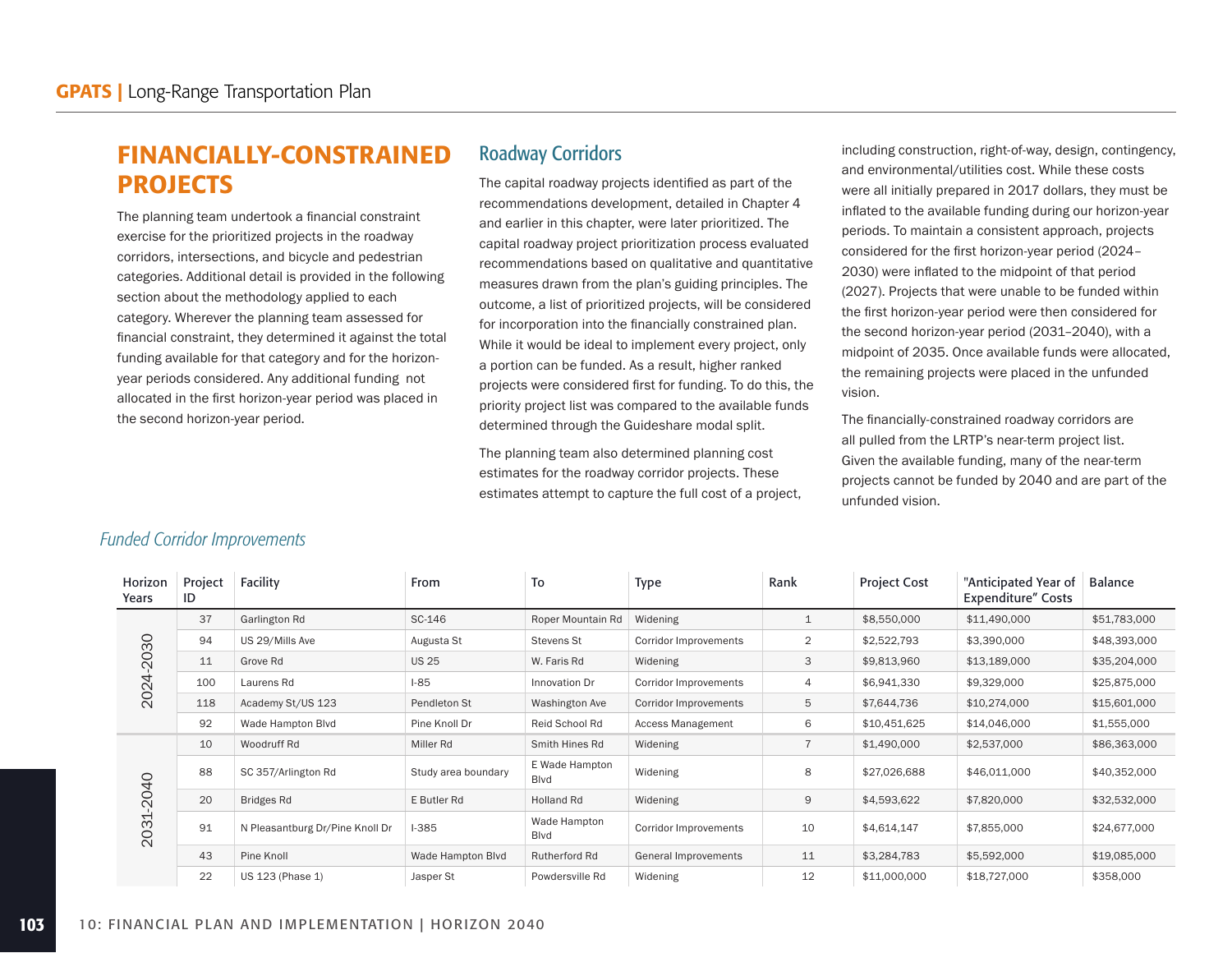

# **Intersections**

Using a process identical to that used in the roadway corridors section, intersection-level projects were also financially constrained based on available funding. As with the roadway corridor projects, all of the financially-constrained projects are near-term projects, and many are unfunded. If additional funding (such as through the statewide safety program) is secured for a certain intersection, the financially-constrained plan should be adjusted to accommodate another near-term intersection project.

#### *Funded Intersection Improvements*

| Horizon<br>Years | Project<br>ID | Road 1                        | Road 2                                                      | Rank           | <b>Project Cost</b> | "Anticipated Year of<br>Expenditure" Costs | <b>Balance</b> |
|------------------|---------------|-------------------------------|-------------------------------------------------------------|----------------|---------------------|--------------------------------------------|----------------|
|                  | 107, 126      | Roper Mountain Rd             | I-385, Independence Blvd<br>(address as single interchange) | 1, 11          | \$7,000,000         | \$9,407,000                                | \$22,229,500   |
| 2024-2030        | 117           | Haywood Rd                    | Pelham Rd                                                   | 2              | \$3,000,000         | \$4,032,000                                | \$18,197,500   |
|                  | 116           | Pleasantburg Dr               | Rutherford Rd                                               | 3              | \$3,500,000         | \$4,704,000                                | \$13,493,500   |
|                  | 72            | White Horse Rd                | W Blue Ridge Rd                                             | 4              | \$3,500,000         | \$4,704,000                                | \$8,789,500    |
|                  | 81            | E Blue Ridge Dr/State Park Rd | Poinsett Hwy                                                | 4              | \$3,500,000         | \$4,704,000                                | \$4,085,500    |
|                  | 121           | Laurens Rd                    | Woodruff Rd                                                 | 4              | \$3,500,000         | \$5,959,000                                | \$39,236,000   |
|                  | 90            | Rutherford St                 | James St/W Earle St                                         | $\overline{7}$ | \$3,500,000         | \$5,959,000                                | \$33,277,000   |
| 2031-2040        | 101           | SC <sub>8</sub>               | Murray St/Courtney St/Smythe St                             | 9              | \$3,500,000         | \$5,959,000                                | \$27,318,000   |
|                  | 124           | Pelham Rd                     | E North St                                                  | 10             | \$3,500,000         | \$5,959,000                                | \$21,359,000   |
|                  | 113           | Pleasantburg Dr               | Antrim Dr                                                   | 11             | \$3,500,000         | \$5,959,000                                | \$15,400,000   |
|                  | 114           | Academy St                    | Pendleton St                                                | 11             | \$3,500,000         | \$5,959,000                                | \$9,441,000    |
|                  | 125           | Laurens Rd                    | Verdae Blvd                                                 | 11             | \$3,500,000         | \$5,959,000                                | \$3,482,000    |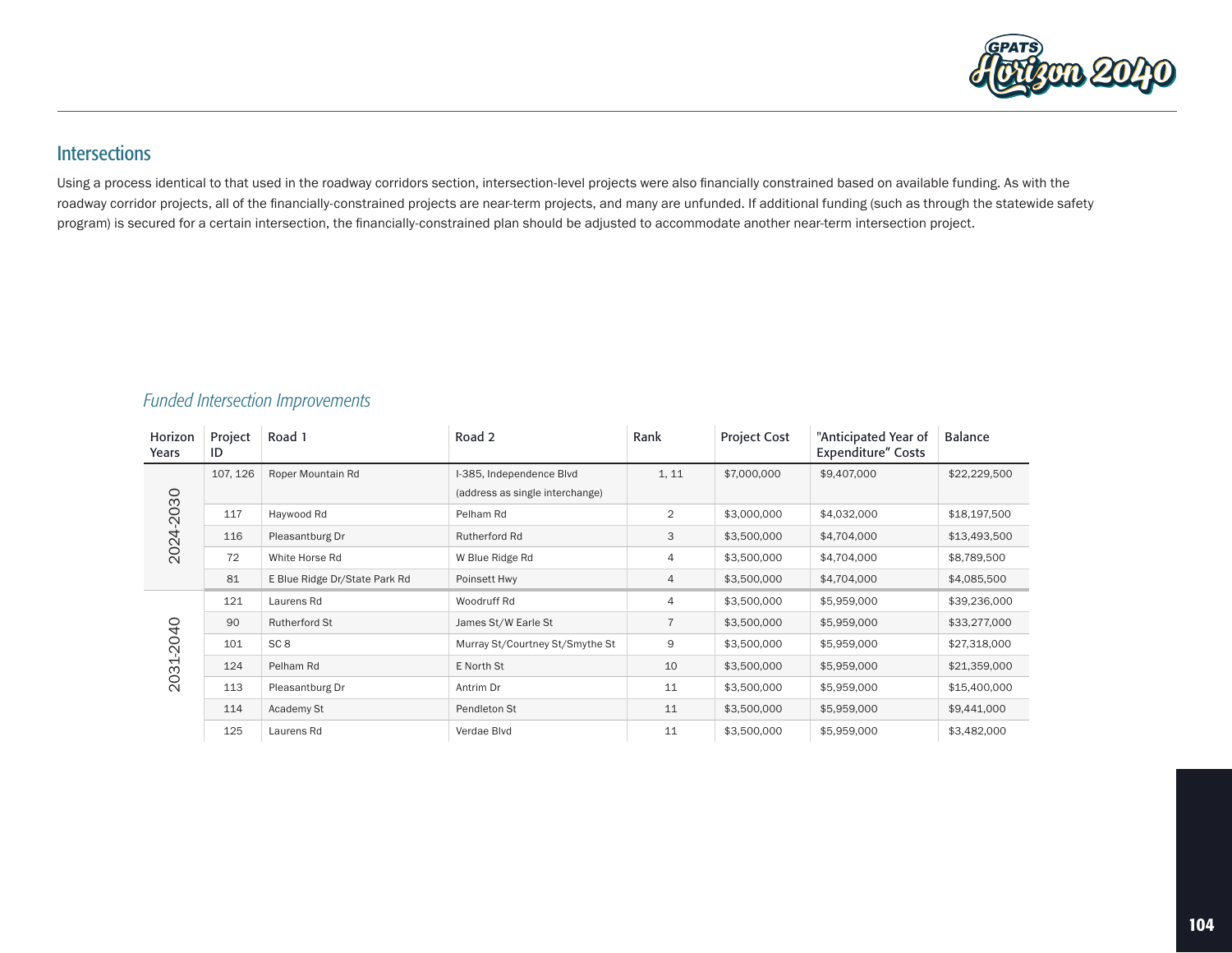### Bicycle and Pedestrian

The recommendations development process for bicycle and pedestrian projects detailed in Chapter 5 resulted in more than 800 recommended projects. From those, 63 of the projects were designated as high-priority. Following the process outlined in other modes, these high-priority projects were financially constrained and checked against SCDOT standards for Guideshare eligibility.

#### **Transit**

The GPATS region's transportation needs and recommendations were introduced in Chapter 5. Based on feedback from the public, the plan allocates additional Guideshare monies to fund capital improvements. GPATS should coordinate with Greenlink and CAT to determine how to best apply this additional capital funding. This could initially mean funding for replacing buses and expanding the bus system and ultimately could include facility improvements or new facilities.

### Signal Upgrades

SCDOT leads efforts within the GPATS region to maintain and enhance signals. As a result, GPATS will work closely with SCDOT to understand how best to allocate these additional funds.

| Horizon<br>Years | Facility                                                                | <b>Type</b>                                            | Road Name                                         | Guideshare<br>Points | Rank           | <b>Project Cost</b> | "Anticipated Year<br>of Expenditure<br>Costs" | <b>Balance</b> |
|------------------|-------------------------------------------------------------------------|--------------------------------------------------------|---------------------------------------------------|----------------------|----------------|---------------------|-----------------------------------------------|----------------|
|                  | Mauldin Golden Strip<br>Greenway (Swamp Rabbit<br>Trail Extension)      | Shared-Use Path                                        | US 276 Corridor, SC<br>417 Corridor               | $\overline{7}$       | $\mathbf{1}$   | \$3,308,753         | \$4,446,700                                   | \$8,207,900    |
|                  | Clemson-Central Green<br><b>Crescent Connector</b>                      | Shared-Use Path                                        | SC 93 Corridor                                    | $\overline{7}$       | $\overline{2}$ | \$2,676,913         | \$3,597,500                                   | \$4,610,400    |
| 2024-2030        | Augusta Street Area Bike<br>Network                                     | Bike Lane, Bicycle<br>Route, Shared Lane<br>Markings   | Parallel street<br>network                        | $\overline{7}$       | 3              | \$361.379           | \$485,700                                     | \$4,124,700    |
|                  | Greer-Taylors Greenway                                                  | Shared-Use Path                                        | US 29 Corridor                                    | $\overline{7}$       | $\overline{4}$ | \$3,474,611         | \$5,915,300                                   | \$12,162,700   |
|                  | Travelers Rest Area Bike/<br>Ped Network Expansion                      | Shared-Use Path,<br>Bike Lane, Bicycle<br>Route        | US 276 Corridor,<br>Poinsett Hwy.<br>McElhaney Rd | 6                    | 5              | \$1,733,809         | \$2,951,700                                   | \$9,211,000    |
|                  | City of Easley Doodle Trail<br>Extension                                | Shared-Use Path                                        | Fleetwood Dr<br>Corridor                          | 6                    | 6              | \$682,983           | \$1,162,700                                   | \$8,048,300    |
| 2031-2040        | Palmetto Area Bike/Ped<br>Network Expansion                             | Shared-Use Path,<br>Bike Lane, Shared<br>Lane Markings | SC 20, SC 8, Rail<br>Corridor                     | 6                    | $\overline{7}$ | \$2,263,830         | \$3,854,000                                   | \$4,194,300    |
|                  | Simpsonville Golden Strip<br>Greenway (Swamp Rabbit<br>Trail Extension) | Shared-Use Path                                        | SC 14 Corridor                                    | $\overline{7}$       | 8              | \$2,008,699         | \$3,419,700                                   | \$774,600      |

#### *Funded Bicycle and Pedestrian Projects*